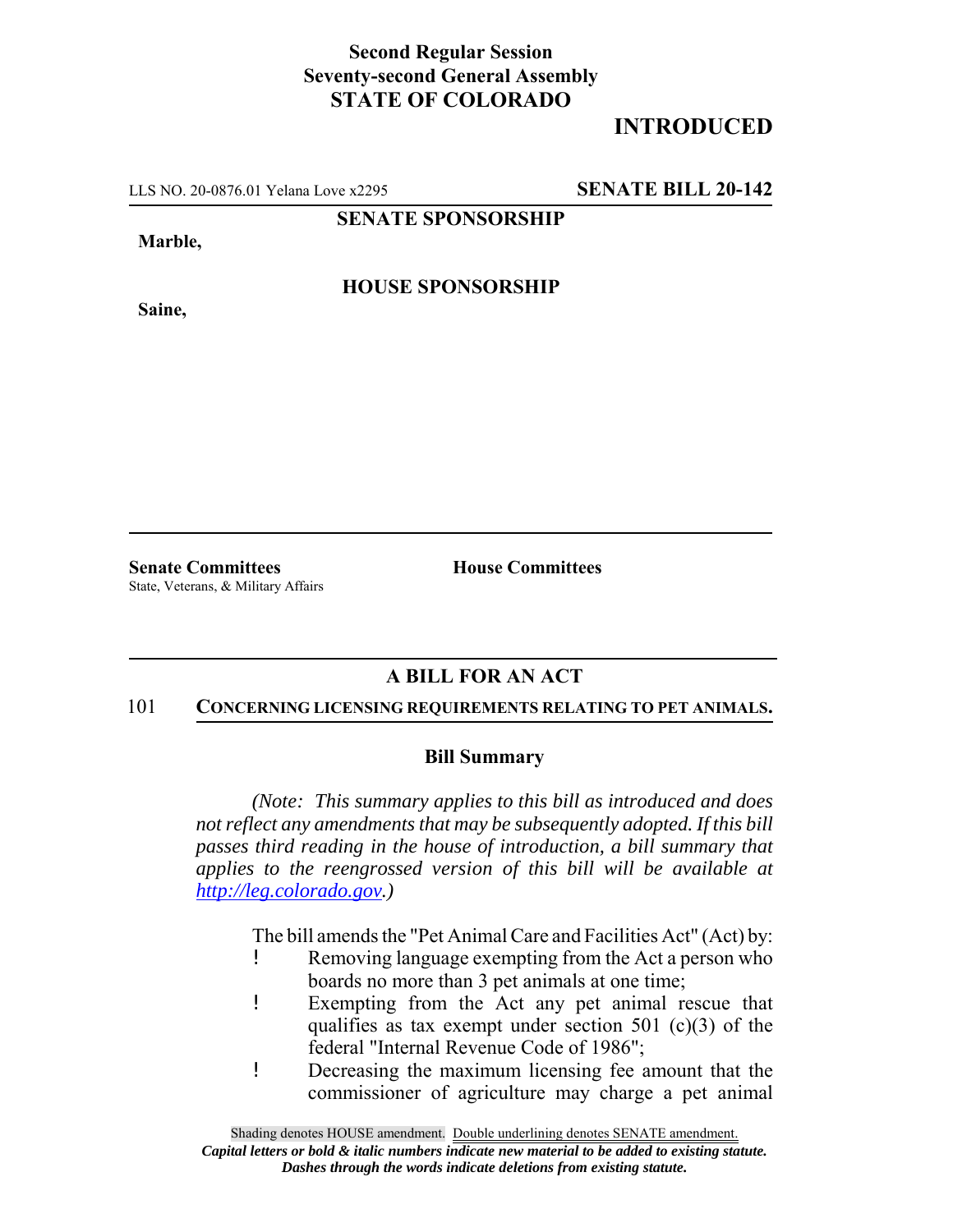facility and establishing independent contractor pet groomer licensing fees in statute; and

- ! Removing language that prohibits a person from importing or causing to be imported any pet animal for the purpose of sale, resale, trade, or barter by a pet animal facility operator unless the person is licensed.
- 1 *Be it enacted by the General Assembly of the State of Colorado:*
- 2 **SECTION 1.** In Colorado Revised Statutes, 35-80-102, **add** (8.5)
- 3 and  $(11.1)$  as follows:
- 4 **35-80-102. Definitions.** As used in this article 80, unless the 5 context otherwise requires:
- 6 (8.5) "GROOMER" MEANS A PERSON ENGAGED IN THE OPERATION 7 OF CHANGING THE PHYSICAL APPEARANCE OF THE SKIN, COAT, HAIR, OR 8 FEATHERS OF PET ANIMALS AT A LICENSED PET ANIMAL GROOMER FACILITY 9 FOR COMPENSATION.
- 10 (11.1) "PET ANIMAL GROOMER FACILITY" MEANS A PERMANENT OR 11 MOBILE ESTABLISHMENT WHERE A PERSON PAYS A FEE TO HAVE THE 12 PERSON'S PET ANIMAL'S SKIN, COAT, HAIR, OR FEATHERS CLEANED, 13 STYLED, OR MAINTAINED OR WHERE A PERSON PAYS TO HAVE THE 14 PERSON'S ANIMAL'S PHYSICAL APPEARANCE CHANGED.
- 15 **SECTION 2.** In Colorado Revised Statutes, 35-80-103, **amend** 16 (2) introductory portion; **repeal** (2)(k); and **add** (2)(m) as follows:
- 17 **35-80-103. Scope of article.** (2) The provisions of This article 80 18  $\frac{d\theta}{d\theta}$  DOES not apply to:
- 19 (k) The boarding of no more than three pet animals at one time; 20 (m) A PET ANIMAL RESCUE EXEMPT FROM FEDERAL TAXATION 21 UNDER SECTION 501(c)(3) OF THE FEDERAL "INTERNAL REVENUE CODE OF 22 1986", AS AMENDED.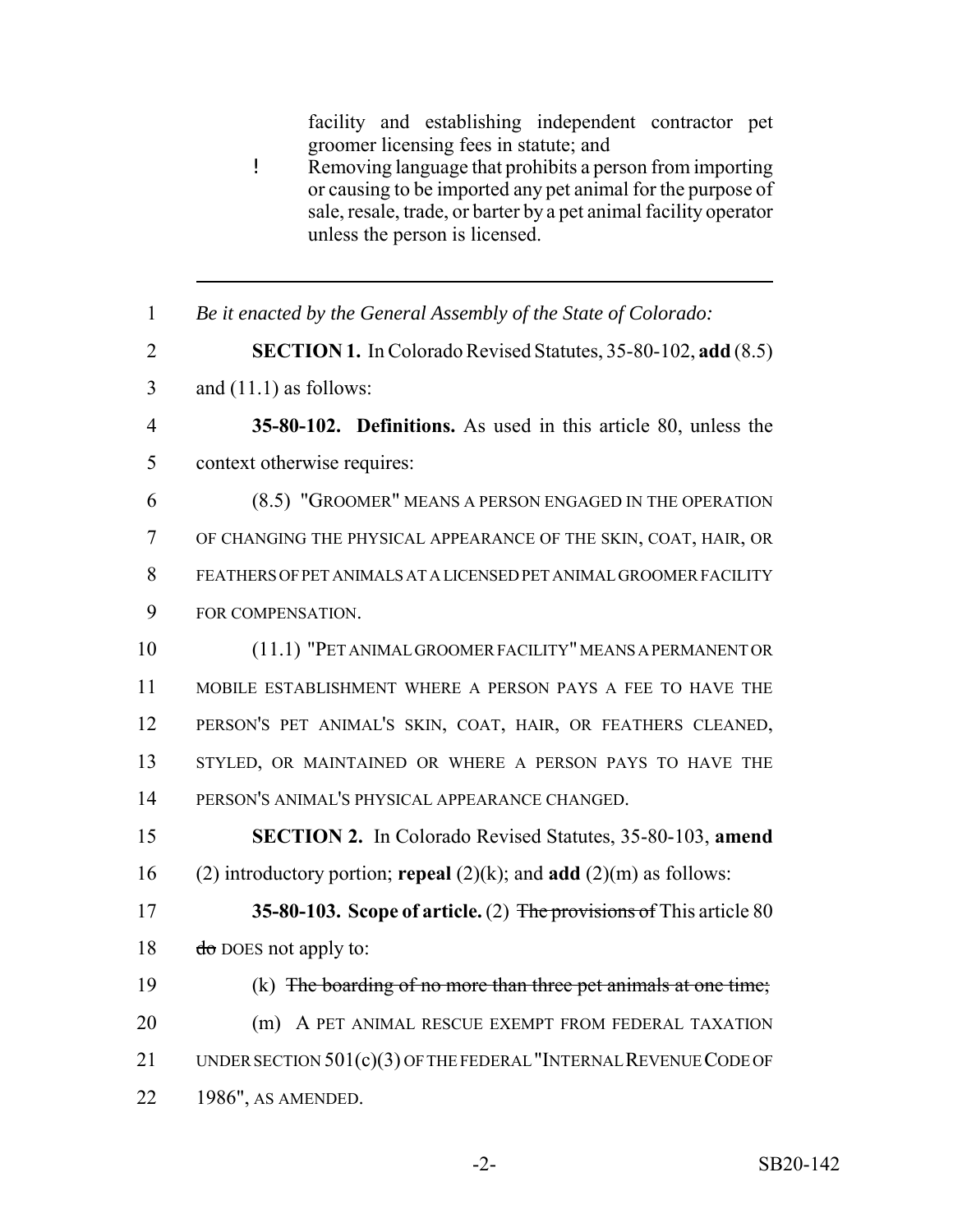**SECTION 3.** In Colorado Revised Statutes, 35-80-105, **amend** 2 (4) as follows:

 **35-80-105. Pet animal facility - licensure requirements - application - fees.** (4) (a) Each applicant for a pet animal facility license shall pay an annual license fee in the amount specified by rule of the 6 commissioner, which amount shall MUST not exceed seven FIVE hundred 7 dollars per license PET ANIMAL FACILITY LICENSED; EXCEPT THAT THE ANNUAL LICENSE FEE FOR A PET ANIMAL FACILITY THAT BOARDS NO MORE THAN THREE PET ANIMALS AT ONE TIME MUST NOT EXCEED ONE HUNDRED TWENTY-FIVE DOLLARS. (b) THE COMMISSIONER SHALL NOT CHARGE A GROOMER WORKING AS AN INDEPENDENT CONTRACTOR MORE THAN FIFTY DOLLARS TO RENEW THE GROOMER'S LICENSE. **SECTION 4.** In Colorado Revised Statutes, 35-80-108, **amend** (2) introductory portion; and **repeal** (2)(d) as follows: **35-80-108. Unlawful acts.** (2) It is unlawful and a violation of 17 this article ARTICLE 80 for any person operating a pet animal facility: 18 (d) To import or cause to be imported any pet animal for the 19 purpose of sale, resale, trade, or barter by a pet animal facility operator 20 unless such operator is the holder of a valid pet animal facility license 21 issued pursuant to this article; **SECTION 5. Act subject to petition - effective date.** This act takes effect at 12:01 a.m. on the day following the expiration of the ninety-day period after final adjournment of the general assembly (August 5, 2020, if adjournment sine die is on May 6, 2020); except that, if a referendum petition is filed pursuant to section 1 (3) of article V of the state constitution against this act or an item, section, or part of this act